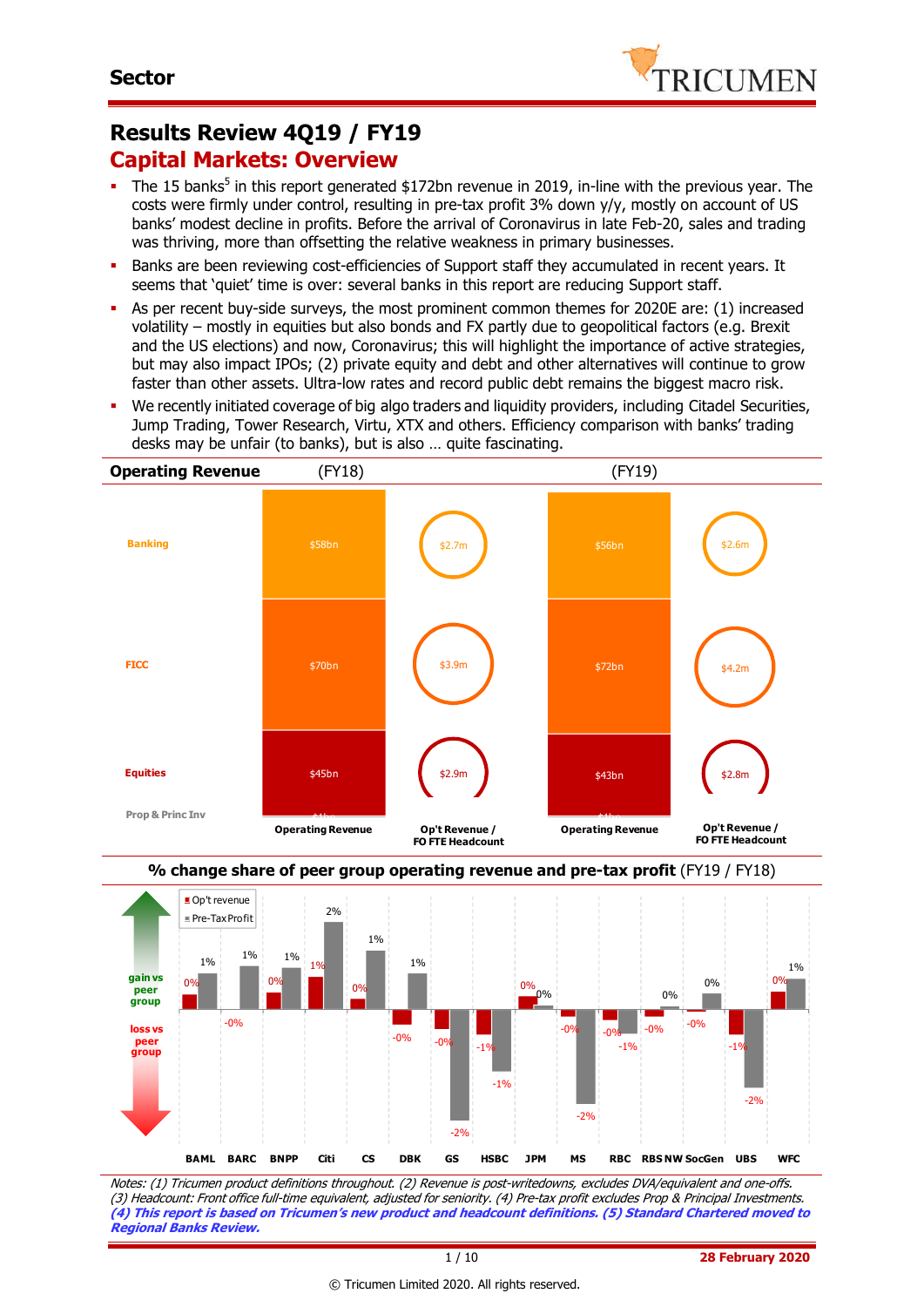

# **Capital Markets** (cont.)**: Banking**

DCM bond fees dipped relative to the strong 3Q19, but advanced meaningfully y/y across most regions and products, including high yield, emerging markets, international bonds and 'green' bonds. A notable exception was US high grade where, on full year basis, the issuance dropped to a five-year low.

The 1Q20 had a strong start, with Jan-20 posting the highest monthly volume in 20+ years. However, loan issuance dropped sharply, across the board, in volumes and margins; and Coronavirus appears to have frozen the markets.

The most interesting development is the arrival of new competition: private equity giants. Apollo, Blackstone, KKR, and several others recently financed deals in excess of \$1bn, in direct competition with banks.

- The effect of the surge in ECM volumes in 4Q19 was somewhat muted by a decline in margins, despite the very strong IPO market. On full year basis, 15 banks' revenue and profit was 4% and 6% below FY18, respectively; EMEA banks' pre-tax profits plunged.
- M&A/Advisory fees dropped sharply in 4Q19: the strength in the US domestic market was not sufficient to offset declines in EMEA, APAC (excluding Japan) and cross-border deal volumes. Additionally, stronger competition for deals depressed margins, and, in turn, FTE productivity.



Notes: (1) Tricumen product definitions throughout. (2) Revenue is post-writedowns, excludes DVA/equivalent and one-offs. (3) Headcount: Front office full-time equivalent, adjusted for seniority.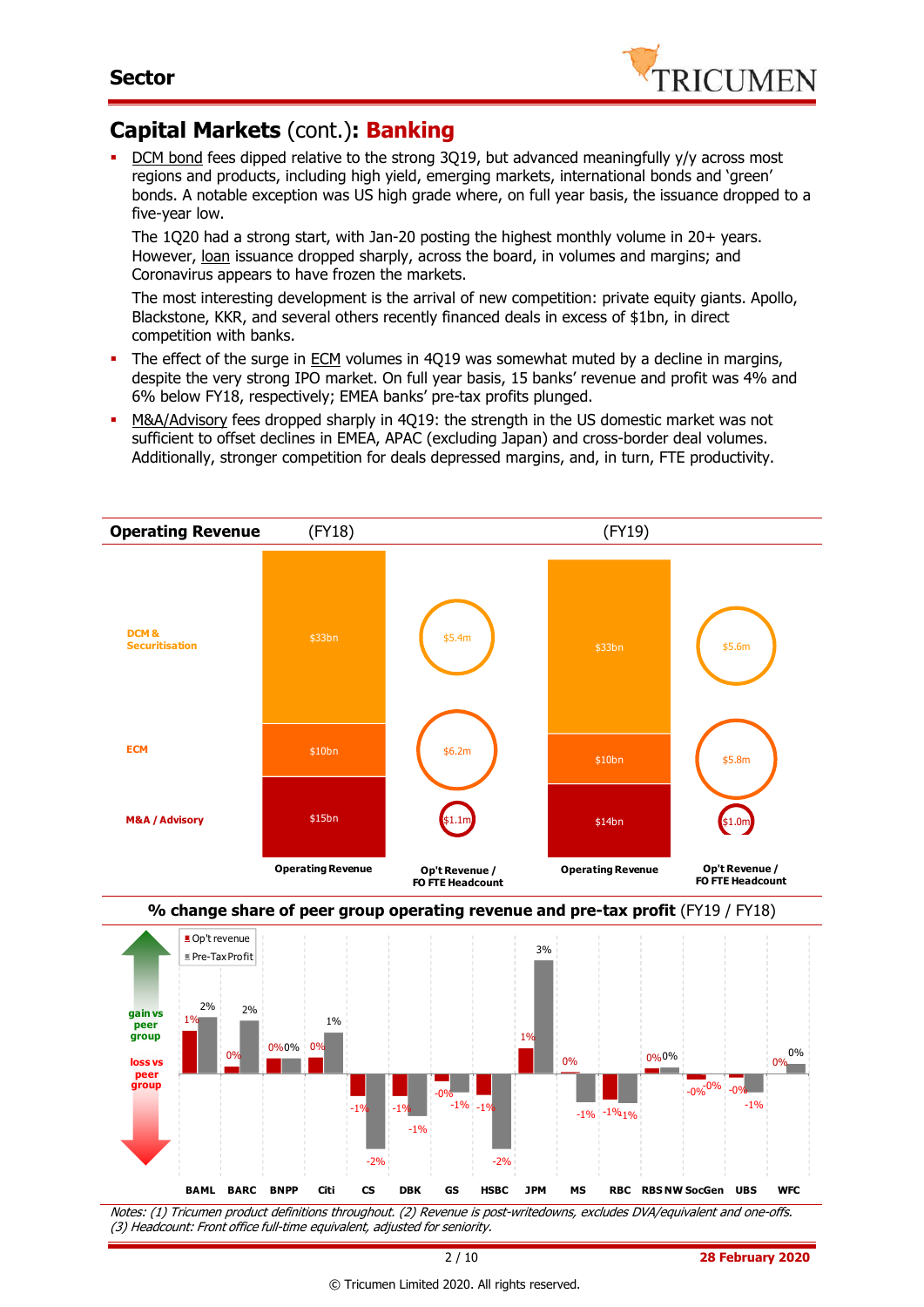

# **Capital Markets** (cont.)**: FICC**

- Prior to the surge in late Feb-19, FX volatility plunged to the lowest level ever, reducing customers' premiums; and options continued gaining popularity as a hedging tool with corporate clients. Among the banks in this report, several global leaders recorded strong gains in revenue, while others were more muted. Looking ahead, we expect banks with strong emerging markets operations to benefit from improved client sentiment. Regionally, London extended its lead in global volumes, though there was plenty of action in APAC too, in Singapore/HK competition.
- Rates was the stand-out revenue generator in 4Q19. Muni markets were very strong, with 4Q19 issuance up 70% y/y, pushing the 2019 total to 25% ahead of FY18. So far in 1Q20, investor demand remains undiminished.
- Credit also made a strong contribution in 4Q19, further confounding lowly year-ago expectations. Warning signs on high yield are still there, but some banks benefitted from positioning in the asset class in 3Q/4Q19 and, more recently, significant players (from the buy- and sell-side) upgraded the outlook on widening spreads. Until Coronavirus, the neat-term outlook appeared strong; in Europe, for example, funds stood ready to invest their growing cash pile into companies troubled by the economic slowdown. However, the sharp sell-off in high yield, especially in energy markets, puts a question mark on the outlook.
- Commodities advanced slightly vs 4Q18, on both energy and metals. Trading patterns seen so far in 1Q20 suggest healthy revenue in 1Q20.





Notes: (1) Tricumen product definitions throughout. (2) Revenue is post-writedowns, excludes DVA/equivalent and one-offs. (3) Headcount: Front office full-time equivalent, adjusted for seniority. (4) Pre-tax profit excludes Prop & Principal Investments.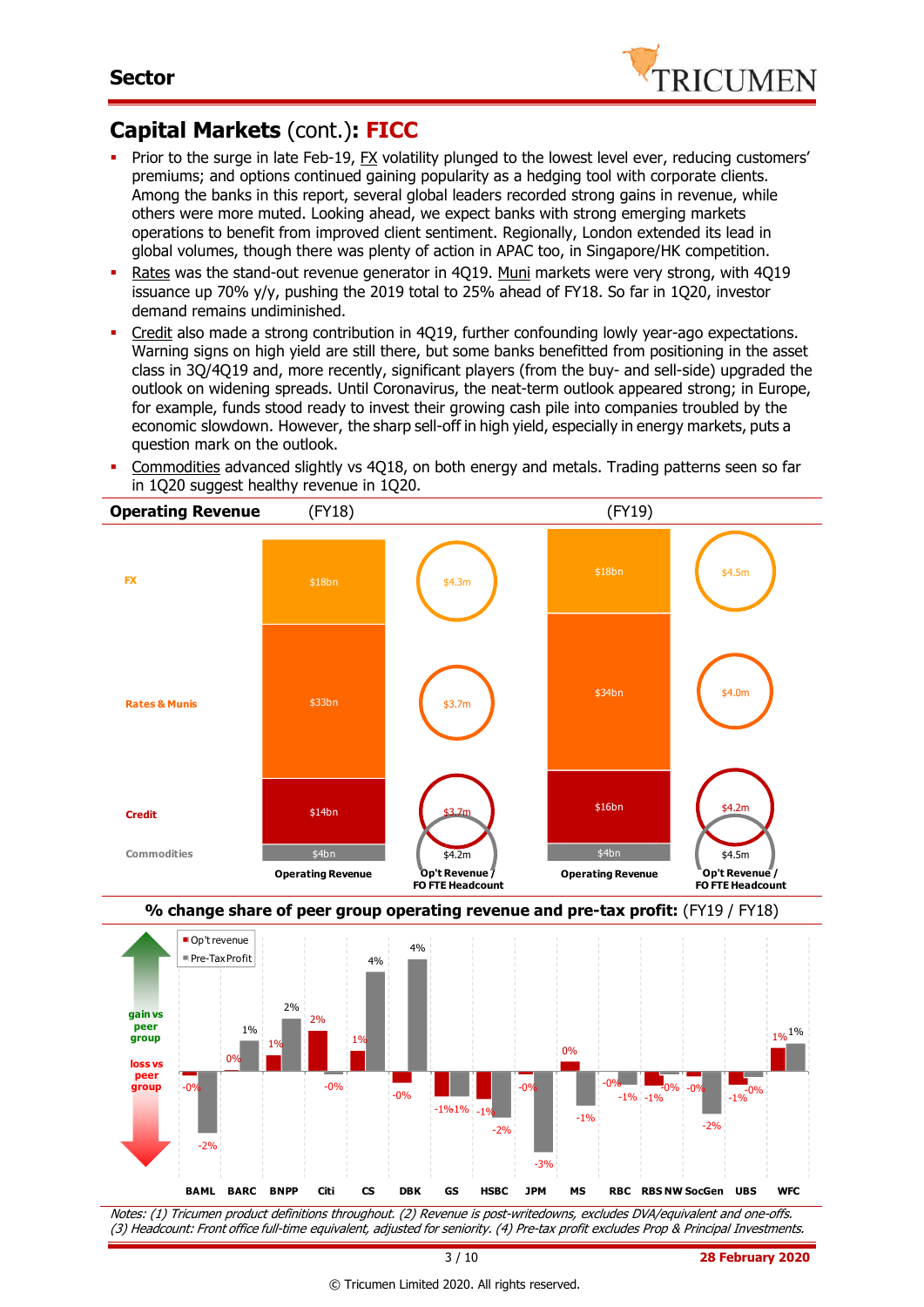

# **Capital Markets** (cont.)**: Equities**

- Coronavirus hit equity markets badly; the spike in volatility, though, will produce some winners and losers, especially in volatility-related hedging and trading. Overall, we expect strong 1Q20 equity revenues from banks. On a related note, while 'regular' money managers suffered heavy outflows as the crisis deepened, several hedge fund giants made serious gains on short positions in companies that depend on travel and/or hospitality. Algo traders' contribution is an unknown: their exposure to equities surged in recent months, and it remains to be seen what effect the plunge in valuations in Feb-20 will have on their trading – and the wider market.
- Meanwhile, 4Q19 extended trends seen in 9m19: cash revenues held up well, with main players making big gains vs 4Q18 and boosting their FTE productivity. The latter, of course, was partly due to cuts in staffing levels - especially in research. Tech-led initiatives/solutions, many of which started in late 2018, have become key differentiators of their parent banks' research, especially in incorporation of analyst sentiment (e.g. Morgan Stanley, UBS) and/or alternative data (e.g. BAML, RBC, UBS). Overall, derivative revenue were steady in 4Q19, but with clear winners and losers. Structured derivative leaders surged (albeit against the weak 4Q18), while others lost ground. After a dip in 3Q19, hedge fund AuM grew in 4Q19, particularly in equities and emerging markets. Unsurprisingly, the leaders in this report reported strong y/y revenue gains in prime services.
- On full year basis, banks in this report US banks in particular suffered a drop in Equities profits.





Notes: (1) Tricumen product definitions throughout. (2) Revenue is post-writedowns, excludes DVA/equivalent and one-offs. (3) Headcount: Front office full-time equivalent, adjusted for seniority. (4) Pre-tax profit excludes Prop & Principal Investments.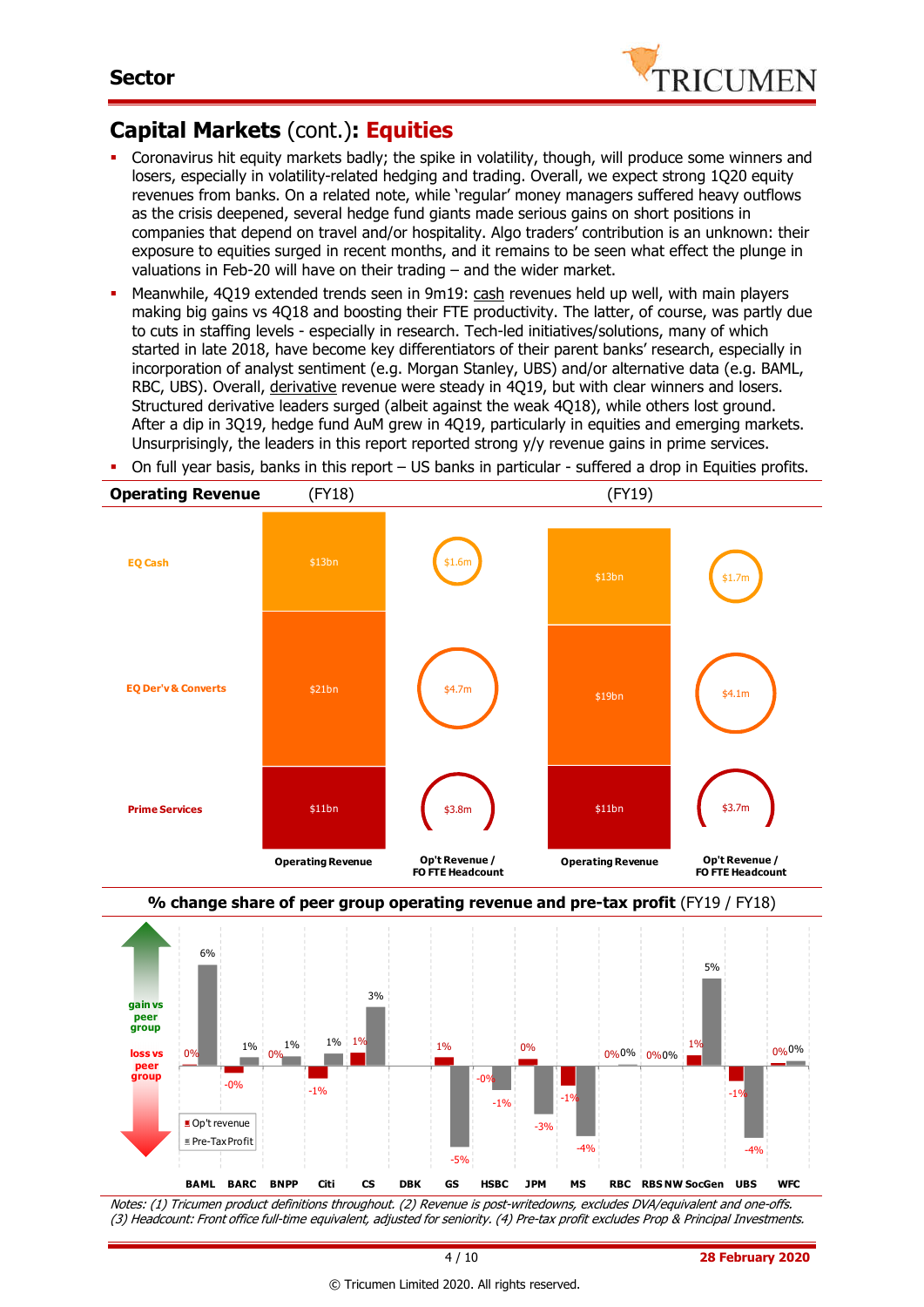

### **Commercial Banking & Treasury Services**

- In the run up to Brexit, the rate of growth in commercial lending volumes in the UK dropped, largely as a result of a slowdown in LME volumes; rates dropped sharply, especially in fixed-rates. In the EU, rates unexpectedly jumped in 4Q19; while in the US, both volumes and rates held steady.
- In trade finance, the troubling trends seen earlier in 2019 accelerated: relative to 2018, cash management grew at a healthy clip, but trade finance registered a double-digit drop.
- The dominant topic of 2020 will be banks' international expansion, driven by standardisation: Europe's Single Euro Payments Area (Sepa), Target Instant Payment Settlement (Tips), Singapore's FAST and SWIFT's gpi Instant (successfully trialled in July-19 with 17 banks in seven countries), and others. In trade finance, recent times have seen an explosion of single-platform initiatives: Trade Finance Distribution Initiative, we.trade, Contour (launched in Jan-20; ex-Voltron), Komgo, and Marco Polo, to name a few. This is an unwieldy market, ready for consolidation.

On the whole, these initiatives ease international banks' drive into regions where they feel they don't have sufficient presence: in recent times, several banks in this note announced important initiatives for expansion outside their home markets (and that's in addition to money management giants, e.g. Allianz and AIG, venturing into trade finance). We expect acceleration of this trend in the current year. We also expect that European banks (hobbled by excessive regulation and, even more, by ultra-low/negative interest rates) will be hit particularly hard by US banks (chiefly, J.P.Morgan) offering their services to Europe's LMEs.





Notes: (1) Tricumen product definitions throughout. (2) Revenue is post-writedowns, excludes DVA/equivalent and one-offs. (3) Headcount: Front office full-time equivalent, adjusted for seniority. (4) In-scope: Large Cap/MNC and Mid-Cap/SMEs.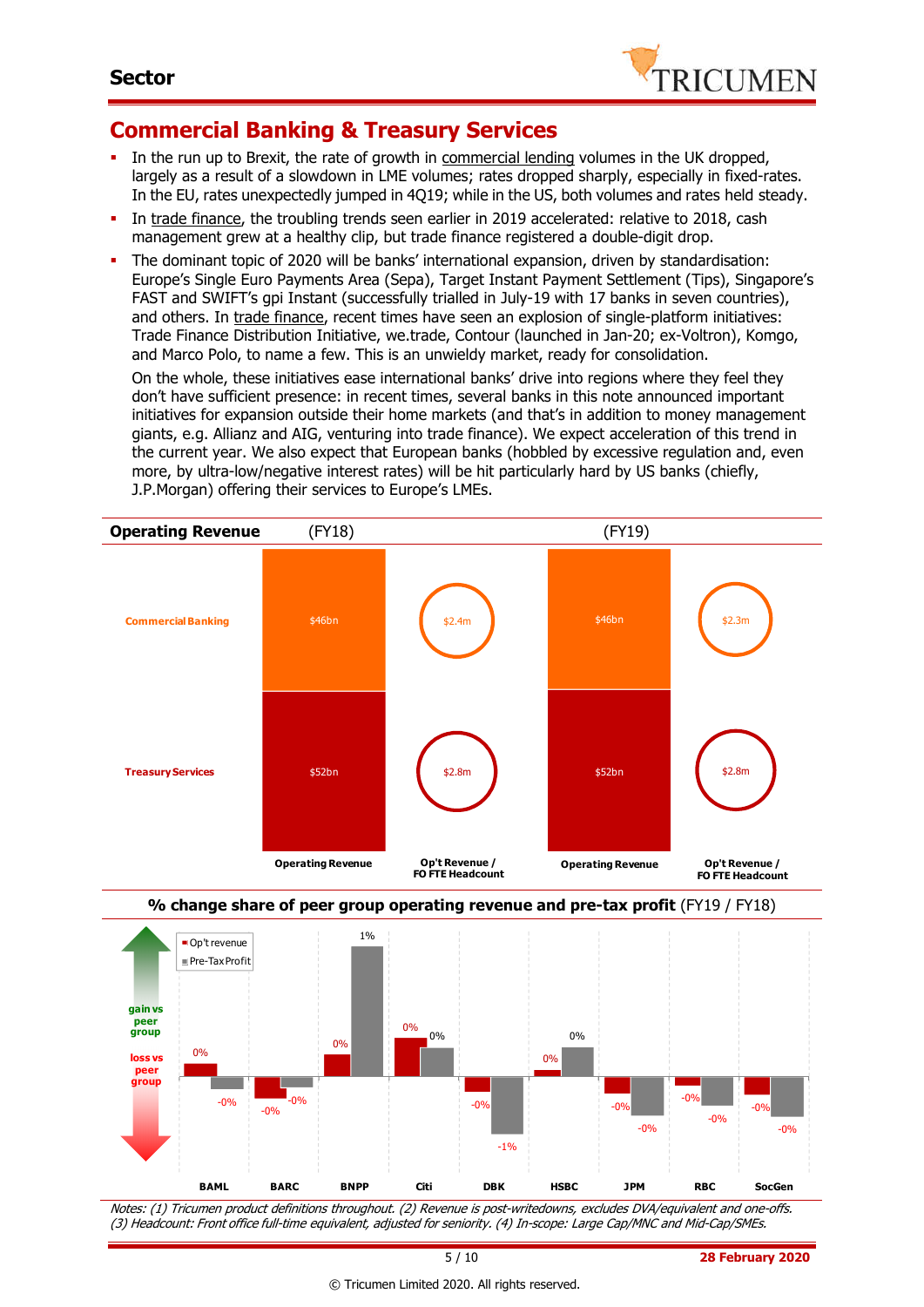

### **Wealth Management**

- Most banks in this report announced major hiring programmes in recent months, especially in APAC.
- The battle for the small-bracket wealth management clients (investable AuM c.\$1-10m; 'Lower NWIs'/LNWIs in our classification) really heated up over the past year or so. For example, Credit Suisse recently set up a new Private Banking International (PBI) unit, specifically for sub-\$20m clients; HSBC added various experimental offerings to its Jade platform; and UBS is moving its \$2- 5m clients into the category that does not automatically get an advisor (though they retain the right to access the advisors).
- Fees will remain under pressure for the foreseeable future. In the UK, Vanguard which has been increasing its UK-domiciled offering and lowering fees across the board – received the licence from FCA to provide retail investment advice and has created a team focused on partnering with advisers to increase clients' net returns. Also, in Jan-20, the firm extended commission-free online trading for stocks and options to all Vanguard Brokerage clients. And in the US, Fidelity Investments in Feb-20 joined the (still very few) brokers which offer fractional trading in stocks and ETFs to its brokerage, HSAs, IRAs, and self- directed brokerage accounts via a workplace retirement plans.
- The biggest event, of course, was Morgan Stanley's 13bn E-Trade acquisition. It fills MS's gaps in coverage, but comes with a hefty price tag. We will comment on implications in a separate report.





Notes: (1) Tricumen product definitions throughout. (2) Revenue is post-writedowns, excludes DVA/equivalent and one-offs. (3) Headcount: Front office full-time equivalent, adjusted for seniority.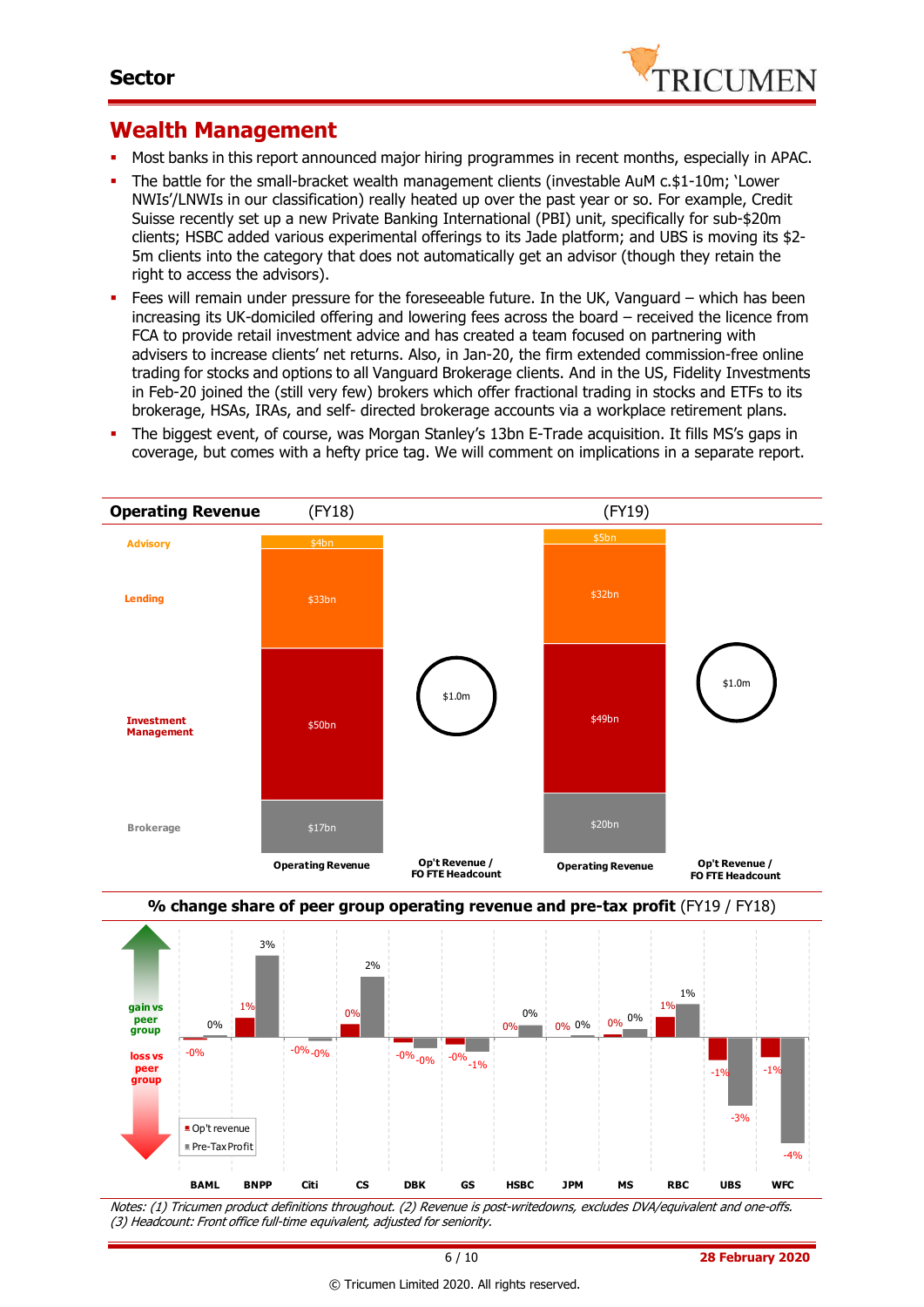# **Revenue dynamics**

#### **FY19/FY18 (Operating revenue, % change, US\$, Global Level 1)**

|                              | <b>BAML</b>     | <b>BARC</b> | <b>BNPP</b> | Citi         | <b>CS</b> | <b>DBK</b>   | GS                      | <b>HSBC</b>             | <b>JPM</b>         | <b>MS</b>    | <b>RBC</b>         | <b>RBS NW</b> | SocGen             | <b>UBS</b> | <b>WFC</b>         |
|------------------------------|-----------------|-------------|-------------|--------------|-----------|--------------|-------------------------|-------------------------|--------------------|--------------|--------------------|---------------|--------------------|------------|--------------------|
| Capital Markets              | $\lambda$       | ∾           | ♦           | ⋝            | ⋝         | 專            | $\overline{\mathsf{M}}$ | ⇩                       | ス                  | ∾            | ⊕                  | ⊕             | ∾                  | IJ         |                    |
| Banking                      | Σ               | ∾           | ∕           | ↬            | Д         | ⊕            | ∾                       | 具                       | ⇘                  | ∾            | J                  | ≏             | J                  | ↬          |                    |
| DCM Bonds                    | ⊼               | ∾           | ∾           | ∾            | J         | J            | ഷ                       | ⇩                       | ⋝                  | $\mathbf{M}$ | J                  | ⇑             | J                  | 对          | $\mathbf{\hat{y}}$ |
| DCM Loans                    |                 | ↬           | ⋒           |              | ↬         | 风            | ⇩                       | ⊕                       | 겨                  | ഷ            | ഷ                  | Σ             | $\mathbf{\hat{y}}$ | ⋝          | $\mathbf{M}$       |
| Securitisation               |                 | 1           |             | ↬            | 1         | U            | ᄌ                       | $\mathbf{\hat{M}}$      | ഷ                  | $\sum$       | U                  | ∾             |                    | ⇘          |                    |
| <b>ECM</b>                   |                 |             |             |              |           | ∾            | Σ                       |                         | ⇑                  | ⇧            |                    |               |                    |            |                    |
| M&A / Advis                  |                 |             |             | ⋝            |           |              | Д                       | ⋝                       | 对                  | $\sim$       | U                  |               |                    | U          |                    |
| Markets                      | $\sim$          | $\sim$      |             | Σ            | ۵         | $\sim$       | ∾                       | $\sim$                  | $\overline{\ }$    | $\sim$       | $\overline{\ }$    | ⇩             | $\sim$             | Д          |                    |
| <b>FICC</b>                  | $\sim$          | ∾           |             | ⋝            | ≏         | $\mathbf{M}$ | Д                       | Д                       | ↬                  | ⋝            | $\mathbf{\hat{M}}$ | J             | $\mathbf{M}$       | J          |                    |
| <b>FX</b>                    | л               | J           | ⇑           | $\mathbf{M}$ | ⇑         | J            | ⇩                       | J                       | ⇩                  | 具            | J                  | $\mathbf{M}$  | $\mathbf{M}$       | ⇩          | $\mathbf{\hat{M}}$ |
| Rates & Munis                |                 | ↬           | ſΓ          | ⊼            |           | ↬            | U                       | ↬                       | $\mathbf{\hat{M}}$ | $\mathbf{M}$ | ഷ                  | ⇩             | ள                  | U          |                    |
| Credit                       | ↬               | ᄌ           | 对           | ∾            | ⋒         | ∾            | ↬                       | J                       | 겨                  | ⇧            | ഷ                  | J             | $\mathbf{M}$       | 对          |                    |
| Commodities                  | J,              |             | ∾           | ⋝            | ∾         |              |                         | д                       | Д                  | ⋝            |                    |               | J                  | ↬          |                    |
| Equities                     | ⋝               | ∾           | 对           | ∾            | ≏         | J.           | ⋝                       | ⋝                       | ⋝                  | $\mathbf{M}$ | ⋝                  |               | ⇑                  | ∾          | €                  |
| EQ Cash                      | Σ               | ᄌ           | ⇩           | Д            | ⇑         |              | ⇑                       | ⇩                       | 合                  | $\sum$       | 겨                  |               | J                  | ഷ          | Σ                  |
| EQ Der'v & Conv't            | ↬               | J           | ⋝           | ∾            |           | ⊕            | ⇘                       | ⋝                       | ↬                  | IJ           | 겨                  |               | T                  | U          |                    |
| <b>Prime Services</b>        |                 | ⊼           | ∾           | ∾            |           |              | Д                       | U                       |                    | $\sim$       | ⋝                  |               | Д                  | Л          |                    |
| Prop & PI                    |                 |             | $\sim$      |              | T         |              |                         | $\sim$                  | $\sim$             | ⇑            |                    |               |                    |            |                    |
| Comm Bank / Treas Serv       |                 | J,          | ♦           | ≏            |           | ∾            |                         | ↷                       | ↗                  |              | ठ्रा               |               | $\mathbf \Omega$   |            |                    |
| Comm Bank                    |                 | J           |             |              |           |              |                         |                         | 合                  |              | ⇑                  |               |                    |            |                    |
| <b>Treas Serv</b>            | ↗               | ⋝           |             |              |           |              |                         |                         | ∾                  |              | U                  |               |                    |            |                    |
| Wealth Management            | $\overline{\ }$ |             |             | ↬            | ራ         | ⊕            | ⊕                       | $\overline{\mathbf{y}}$ | $\mathbf{\hat{M}}$ | ↬            | 合                  |               |                    | J          | ⊕                  |
| Advisory                     | U               |             | ∾           | 对            | ⊕         | ⇩            | ⇩                       | ↬                       | ⇑                  | ↬            | ∾                  |               |                    | J,         | ⇩                  |
| Lending                      |                 |             |             | J            |           |              | ഷ                       | ഷ                       | ഷ                  | ⊕            | ⋒                  |               |                    |            | U                  |
| <b>Investment Management</b> |                 |             |             | ⇗            |           |              | ⇩                       | ஊ                       | ഷ                  | ஊ            | 对                  |               |                    |            |                    |
| Brokerage                    | ഷ               |             |             | 对            | ⋒         | J,           | J                       | ⇩                       | $\mathbf{M}$       | <del>⊼</del> | ↬                  |               |                    |            |                    |

Source: Tricumen. Notes: (1) Tricumen product definitions throughout. (2) Arrows show % change in revenue vs peers. Up- /down-arrows: top-/bottom-quartile. (3) Operating revenue is post-writedowns, excludes DVA/equivalent and one-offs. (4) Commercial/Transaction Banking includes Large Cap/MNC and Mid-Cap/SMEs.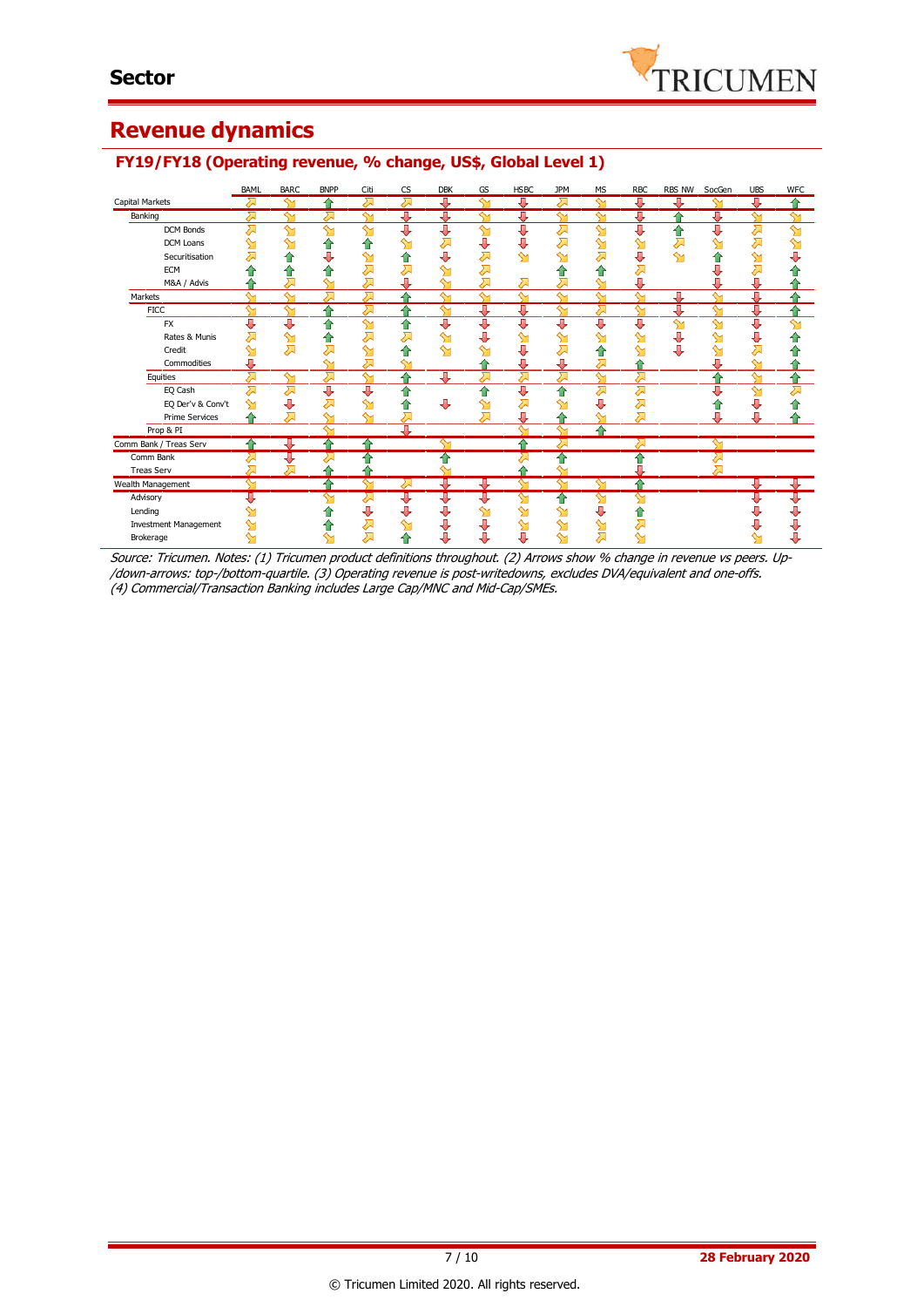

BARC

BNPP

Citi

CS

 $\bullet$  FY19  $- - Avg$ 

 $\sqrt{}$  DBK

 $\epsilon$ 

# **Operating cost / income** (US\$, Global Level 1)









**Commercial Banking / Treasury Services Wealth Management** 



Source: Tricumen. Notes: (1) TRIC product definitions, standard deviation, product Level 1; (2) Operating expenses exclude one-off non-operational items, insurance-related benefits & claims, and credit expense/recovery/NPL provisions. Capital expenditure is included as accrued. Litigation expense is allocated to front-line units. (3) positive values = outperformance; negative values = underperformance, relative to the peer group featured in this report; (4) missing values = not included in ongoing coverage or a bank is not a significant competitor in this market; (4) outliers are excluded.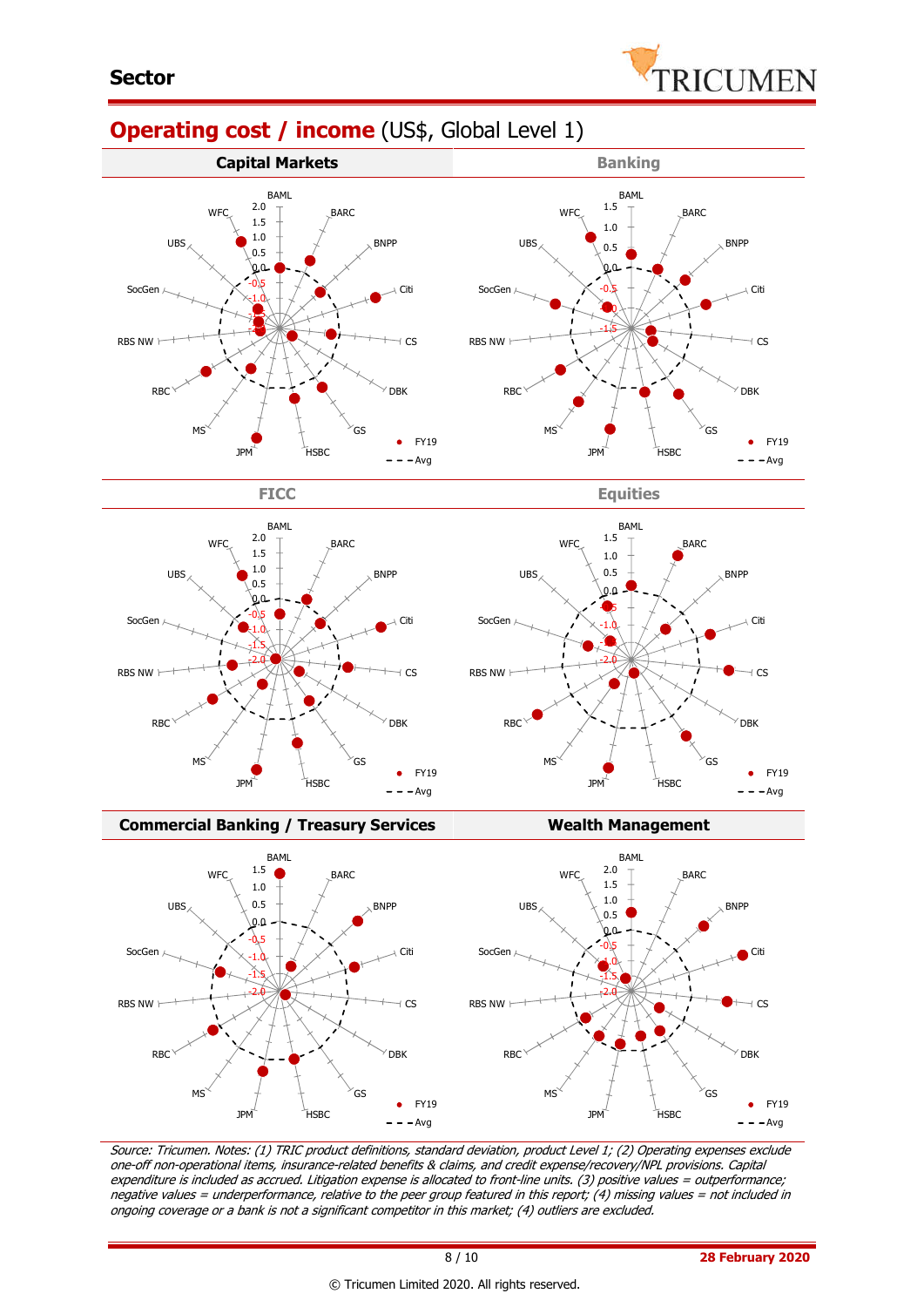

# **Operating Revenue / Front Office FTE** (US\$, Global Level 1)









**FICC Equities**



#### **Commercial Banking / Treasury Services Wealth Management**



Source: Tricumen. Notes: (1) TRIC product definitions, standard deviation, product Level 1; (2) positive values <sup>=</sup> outperformance; negative values = underperformance, relative to the peer group featured in this report; (4) missing values = not included in ongoing coverage or a bank is not a significant competitor in this market; (4) outliers are excluded.